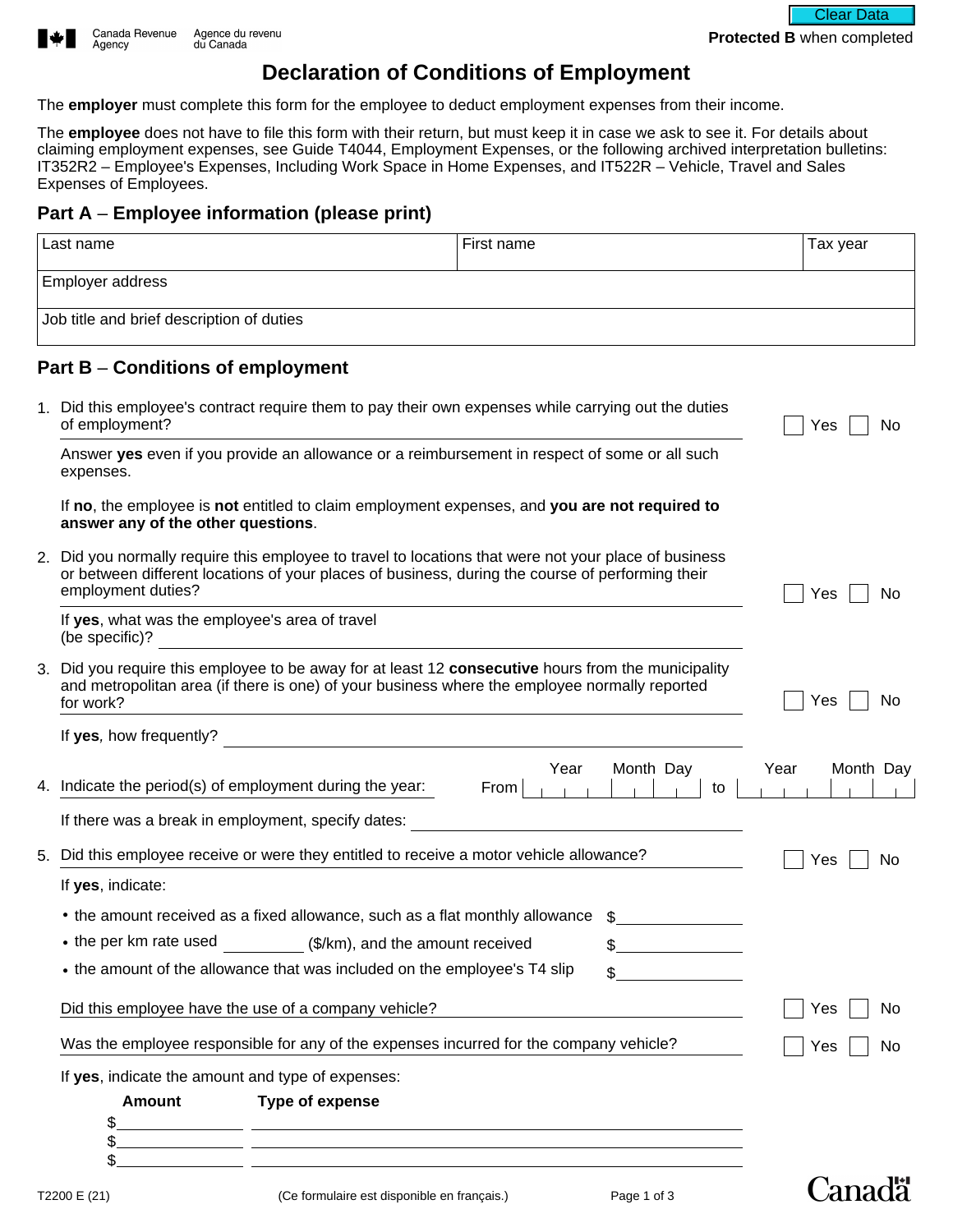**Clear Data** 

**Protected B** when completed

| 6. Did you require this employee to pay for expenses for which they did or will receive a<br>reimbursement?              |                 |                                                                                                                        | Yes<br>No           |
|--------------------------------------------------------------------------------------------------------------------------|-----------------|------------------------------------------------------------------------------------------------------------------------|---------------------|
| If yes, indicate the amount and type of expenses that were:                                                              |                 |                                                                                                                        |                     |
|                                                                                                                          | <b>Amount</b>   | Type of expense                                                                                                        | Included on T4 slip |
| • received upon proof of payment                                                                                         | \$              | <u> 1989 - Johann John Stone, mars et al. 1989 - John Stone, mars et al. 1989 - John Stone, mars et al. 1989 - Joh</u> | Yes<br>No           |
| • charged to the employer, such as<br>credit card charges                                                                | \$              | <u> 1999 - Johann Barbara, martxa amerikan per</u>                                                                     | No<br>Yes           |
| 7. Did you require this employee to pay other expenses for which they did not receive any allowance<br>or reimbursement? | Yes<br>No       |                                                                                                                        |                     |
| If yes, indicate the type(s) of<br>expenses:<br><u> 1980 - Andrea Andrew Maria (h. 1980).</u>                            |                 |                                                                                                                        |                     |
| or contracts negotiated?                                                                                                 |                 | 8. Did you pay this employee wholly or partly by commission according to the volume of sales made                      | Yes<br>No           |
| If yes, indicate the commissions paid \$                                                                                 |                 |                                                                                                                        |                     |
| and the type of goods sold or contracts negotiated                                                                       |                 |                                                                                                                        |                     |
| from which the employee's employment expenses are paid or reimbursed?                                                    |                 | Is there a business development account or other similar commission income account available                           | Yes<br>No           |
| If yes, is the commission income from this account included in box 14 of the T4 slip?                                    |                 |                                                                                                                        | Yes<br>No           |
| 9. Did this employee's contract of employment require them to:                                                           |                 |                                                                                                                        |                     |
| • rent an office away from your place of business?                                                                       |                 | Yes<br>No                                                                                                              |                     |
| • employ a substitute or an assistant?                                                                                   |                 |                                                                                                                        | No<br>Yes           |
| • pay for supplies that the employee used directly in their work?                                                        |                 |                                                                                                                        | No<br>Yes           |
| • pay for the use of a cell phone?                                                                                       |                 |                                                                                                                        | No<br>Yes           |
| Did you or will you reimburse this employee for any of these expenses?                                                   |                 |                                                                                                                        | Yes<br>No           |
| If yes, indicate the type of expense and amount you did or will reimburse:                                               |                 |                                                                                                                        |                     |
| Amount Type of expense                                                                                                   |                 |                                                                                                                        | Included on T4 slip |
| \$.                                                                                                                      |                 | <u> 1989 - Johann Barbara, martxa alemaniar amerikan personal (h. 1989).</u>                                           | Yes<br>No           |
| \$                                                                                                                       |                 | <u> 1989 - Johann John Stone, markin sanat masjid asl nashrida asl nashrida asl nashrida asl nashrida asl nashri</u>   | Yes<br>No           |
| \$.                                                                                                                      |                 | <u> 1989 - Johann Stein, mars et al. 1989 - Anna ann an Carl ann an t-Alban ann an t-Alban ann an t-Alban ann an</u>   | No<br>Yes           |
|                                                                                                                          |                 | 10. Did this employee's contract of employment require them to use a portion of their home for work?                   | Yes<br>No           |
| or verbal agreement between you and your employee.                                                                       |                 | Note: This does not have to be part of the employee's employment contract, and may be a written                        |                     |
| their home office?                                                                                                       |                 | If yes, approximately what percentage of the employee's duties of employment were performed at                         | %                   |
|                                                                                                                          |                 | Did you or will you reimburse this employee for any of their work-space-in-the-home expenses?                          | Yes<br>No           |
| If yes, indicate the type of expense and amount you did or will reimburse:                                               |                 |                                                                                                                        |                     |
| <b>Amount</b>                                                                                                            | Type of expense |                                                                                                                        | Included on T4 slip |
| \$.                                                                                                                      |                 | <u> 1989 - Johann Stein, mars et al. (b. 1989)</u>                                                                     | Yes<br>No           |
| \$.                                                                                                                      |                 | <u> 1989 - Johann Johann Stoff, deutscher Stoffen und der Stoffen und der Stoffen und der Stoffen und der Stoffen</u>  | Yes<br>No           |
| \$.                                                                                                                      |                 | <u> 1989 - Andrea Andrew Maria (h. 1989).</u>                                                                          | Yes<br>No           |